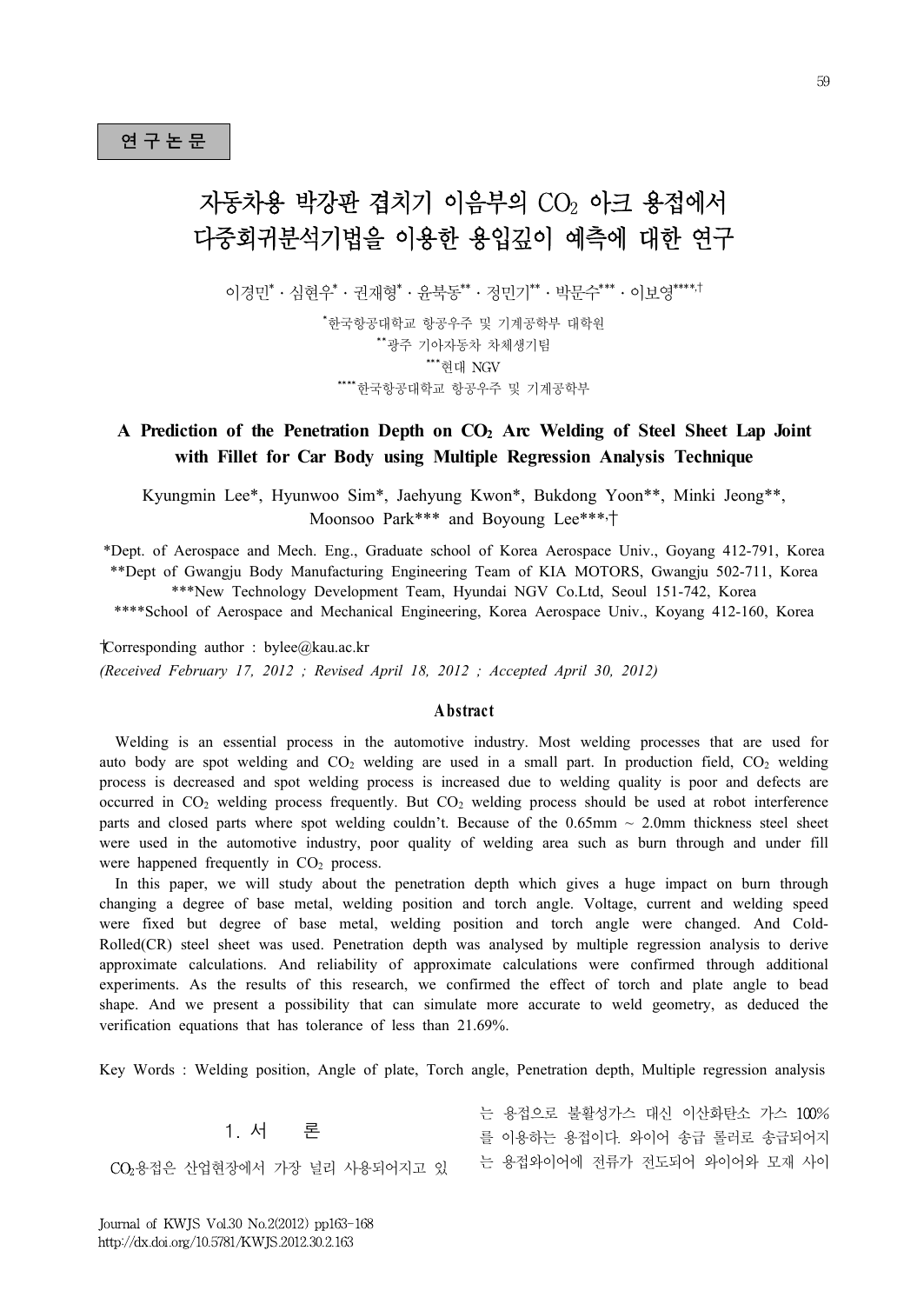에 아크를 발생시켜 용접하는 방법으로 용가재는 solid wire와 flux cored wire로 크게 나누어진다. 연속적인 와이어 송급이 가능하기 때문에 다른 용접에 비해 용접 능률이 높으며, 경제적이고, 용접속도가 빨라 일반 구 조물의 용접 작업에 많이 이용되어지고 있다<sup>1)</sup>.

자동차 산업의 경우 spot 용접을 주로 사용하고 있지 만 spot 용접기가 용접할 수 없는 폐구간 등에서 주로 CO<sup>2</sup> 용접을 사용하고 있다. 특히 차체 생산 라인과 자 동차 부품 산업에서는 완제품을 생산하기 위해서  $CO<sub>2</sub>$ 용접이 꼭 필요하다. 차체 생산 라인의 경우 사용되는 용접자세는 전 자세가 거의 다 사용된다고 할 수 있지 만 주로 아래보기 자세 또는 수평 필릿 자세로 용접하 는 것이 일반적이다. 또한 용접 이음부는 제품의 복잡 한 형상으로 인한 성형시의 공차발생 및 가공의 난해함 등을 이유로 맞대기 이음을 사용하지 않고, 겹침 이음 을 사용한다 $2$ .

박판재를 사용하는 차체 용접에서의 CO<sup>2</sup> 용접은 용 접 입열에 매우 민감하여 조금만 용접 조건이 바뀌어도 용락이나 융착 등의 용접 결함이 발생할 수 있다. 이러 한 용접 결함의 발생은 차체 공장 전체의 가동을 정지 시켜 가동률을 떨어뜨리는 결과를 가져온다. 때문에 용 접 결함이 발생하지 않게 하기 위하여 현장에 사용하기 에 적합한 최적 용접 조건(용접 전류, 용접 전압, 용접 속도, 토치 각도, 용접 자세 등)을 지속적으로 연구하 여 적용시키는 것이 무엇보다 중요하다.

기존 연구자들의 경우 용접형상의 재현성을 좀 더 높 이기 위해 전류와 전압, 용접속도에 대한 민감도 분석 과 같은 통계적인 방법을 사용하여 비드 형상을 예측하 는 연구가 진행되었고<br />
다중회귀 분석을 통해 CO2 레 이저 용접에서의 비드예측 연구가 진행되었다<sup>4)</sup>. 하지만 아크 용접 시 토치와 모재 각도에 따라 용입이 어떻게 바뀌는지에 대한 연구는 아직 미비하다. 김재성<sup>5)</sup> 등이 연구한 결과를 보면 CO<sup>2</sup> 용접 공정에서 수직자세로 용 접할 경우 전진각을 90°로 하여 상하향 용접을 할 때 좋은 용접 품질을 확보할 수 있고 아크도 안정적이라는 것을 확인할 수 있었다. 하지만 용접부의 위치, 로봇팔 의 간섭에 따른 와이어의 꼬임 등에 의해 최적 자세로 용접이 불가능한 경우 모재각이나 토치각에 변화를 주 어 용접해야 하며, 그에 따라 최적 자세에서 얻어진 용 접 품질을 확보할 수 없다.

이에 본 연구에서는 고정된 전류와 전압에서 모재각 과 토치각을 각각 변화시켜 용접 한 후 다중회귀 분석 법을 적용하여 실험결과를 통해 확보한 최적자세 범위 내에서 용접결함이 발생하지 않을 수 있도록 용입을 예 측하는 근사식을 도출하였다. 또한 근사식에 대한 검증

을 위해 임의의 조건으로 실험하여 근사식의 정확도를 확인하였다.

# 2. 실험장치 및 용접 조건

### 2.1 재료 및 시편제작

본 연구에서는 0.9mm 두께의 냉연강판(CR)을 사용 하였으며, 상판과 하판 모두 동일한 CR 강재로 겹치기 용접을 진행하였다. 용가재는 φ0.9의 AWS 규격을 따 른 ER-70S를 사용하였다.

#### 2.2 실험장치

본 연구에서 정밀하고 안정된 용접작업을 위해 DAIHEN 사의 CO2/MAG인버터 아크용접기 DM-350을 사용하 였으며 사용한 용접기와 와이어 송급장치를 Fig. 1에 나타내었다.

# 2.3 용접 조건 및 실험 방법

모재각도는 0°, 45°, 90°로 변화시키며 각 모재각도 에 따라 토치각을 45°, 60°, 90°로 변화시켰다. 모재 각과 토치각 조건은 Table 1에서 확인할 수 있다. 그 리고 용접 변수 CTWD, 전류, 전압, 및 용접속도에 대 한 조건은 Table 2에 나타내었다. 정확한 개요 모델은 Fig. 2에 나타내었다. 용락과 험핑 비드가 발생하지 않 는 최적용접조건 산출을 위한 선행 겹치기용접을 실시



Fig. 1 Wire feeder and  $CO<sub>2</sub>$  welding machine

Table 1 Variable degree conditions

| ™™   | Current | Voltage           | W/S      |
|------|---------|-------------------|----------|
| l5mm | 120 A   | $\gamma_{\rm 21}$ | 60cm/min |

Table 2 Welding Condition

| Plate<br>angle |   |              | $0^{\circ}$ (PA) |            |              | $45^{\circ}$ (PB) |            |              | $90^{\circ}$ (PC) |            |
|----------------|---|--------------|------------------|------------|--------------|-------------------|------------|--------------|-------------------|------------|
| Torch<br>angle | Φ | $90^{\circ}$ | $60^{\circ}$     | $45^\circ$ | $90^{\circ}$ | $60^{\circ}$      | $45^\circ$ | $90^{\circ}$ | $60^\circ$        | $45^\circ$ |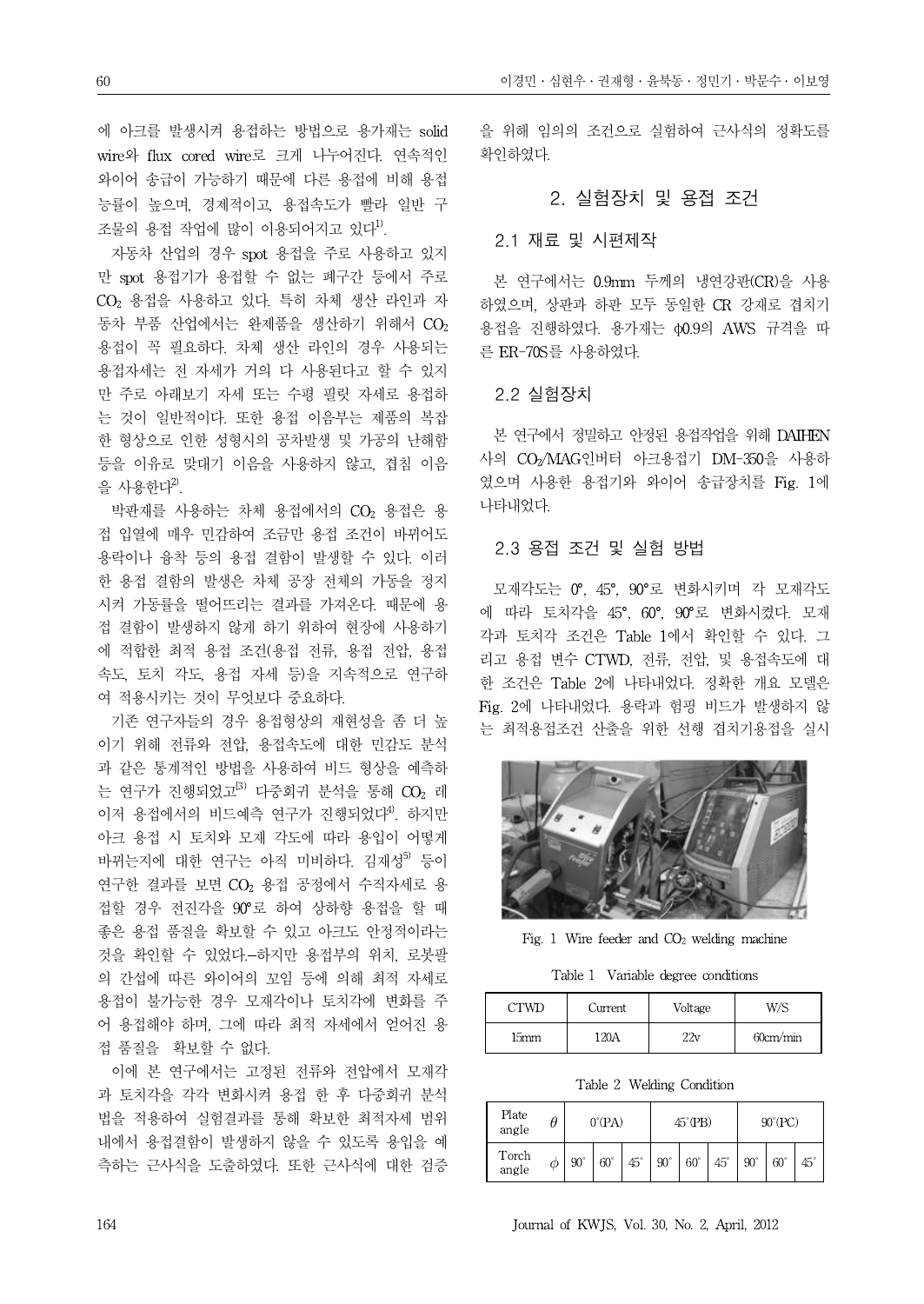

Fig. 2 Welding torch and the plate degree



Fig. 3 Penetration Directions

- L1 : maximum penetration depth in the horizontal direction from upper plate
- L2 : maximum penetration depth in the vertical direction from upper plate
- L2' : length of back bead from lower plate back side
- L3 : maximum penetration depth in the 45 degree
- from the point where upper and lower plate meet
- L4 : overlap length of upper and lower plate

하여 실험에서 사용될 전류와 전압을 120A, 22V로 선 정하였다. 또한 용접을 위해 사용된 DAIHEN사의 CO2/MAG인버터 아크용접기 DM-350은 실제 차체 생산라이에서 많이 사용되며, 아크의 안정성이 우수하 다고 평가받고 있다. 이에 본 실험에서는 각 조건에 대 한 용접을 1회 진행하여 데이터를 분석하였다.

#### 2.3.1 형상인자

겹치기 용접에서 모재각과 토치각 변화에 따라 가장 크게 영향을 받을 것이라고 예측되는 비드 단면 형상에 대한 형상인자를 다음과 같이 선정하였고 Fig. 3에 나 타내었다. 선정된 형상인자 중 용접 후에 측정이 어려 운 L1과 L3의 정확한 측정을 위하여 상판과 하판의 겹 침 부위(L4)를 동일하게 20mm로 고정 후 실험을 진 행하였다. 따라서 용접 후 L1과 L3의 측정은 상판과 겹쳐진 하판의 끝단에서 20mm 떨어진 구간을 기준으 로 진행되었다.

# 3. 결과 및 고찰

#### 3.1 실험결과

Table 1, Table 2를 조건으로 용접한 후 단면 비드

Table 3 Penetration lengths

| $\theta$    | Ф           |                | Penetration Lengths (mm) |       |                |
|-------------|-------------|----------------|--------------------------|-------|----------------|
| $($ Deg $)$ | $($ Deg $)$ | $_{\text{L1}}$ | L2                       | L2'   | L <sub>3</sub> |
|             | 90          | 2.300          | 1.615                    | 0.715 | 1.361          |
| $\Omega$    | 60          | 3.226          | 1.529                    | 0.629 | 1.715          |
|             | 45          | 3.742          | 1.473                    | 0.573 | 1.826          |
|             | 90          | 2.225          | 1.589                    | 0.689 | 1.450          |
| 45          | 60          | 3.150          | 1.471                    | 0.571 | 1.450          |
|             | 45          | 4.600          | 1.355                    | 0.455 | 1.788          |
|             | 90          | 2.756          | 1.392                    | 0.492 | 1.441          |
| 90          | 60          | 3.846          | 1.346                    | 0.446 | 1.573          |
|             | 45          | 4.200          | 1.300                    | 0.400 | 1644           |

### 의 형상인자 측정값을 Table 3에 나타내었다.

모재각이 0°일 경우 토치각을 90°에서 45°로 감소시 키면서 용접한 결과 형상인자 L1과 L3은 증가하였고, L2 + L2'는 감소하였다. 또한 모재각이 45°일 경우 토치각을 90°에서 45°로 감소시키면서 용접한 결과에 서도 형상인자 L1과 L3는 증가하였고, L2 + L2'는 감소하였다. 또한 모재각이 90°일 경우 토치각을 90° 에서 45°로 감소시키면서 용접한 결과에서도 형상인자 L1과 L3는 증가하였고, L2 + L2'는 감소하는 동일 한 결과를 확인할 수 있었다. 모재각과 토치각에 따른 용입길이 L1은 Fig. 4에 도식화 하였고 L2 + L2'와 L3는 각각 Fig. 5, Fig. 6에 도식화하여 나타내었다. 토치각이 90°에서 45°로 감소할수록 L2 + L2'방향으 로의 용입 깊이가 감소하는 것을 알 수 있는데, 이러한 현상은 아크블로우의 방향이 토치각 변화로 인해 달라 짐으로써 하판의 용입 깊이에 영향을 미치는 것으로 판 단된다. 또한 같은 토치각일 경우 모재각이 0°에서 90° 로 증가함에 따라 L2 + L2'방향으로의 용입 깊이가 감소하는 것을 확인할 수 있는데 이는 용융 풀에 미치 는 중력의 영향으로 판단되어진다.



Fig. 4 Penetration length of L1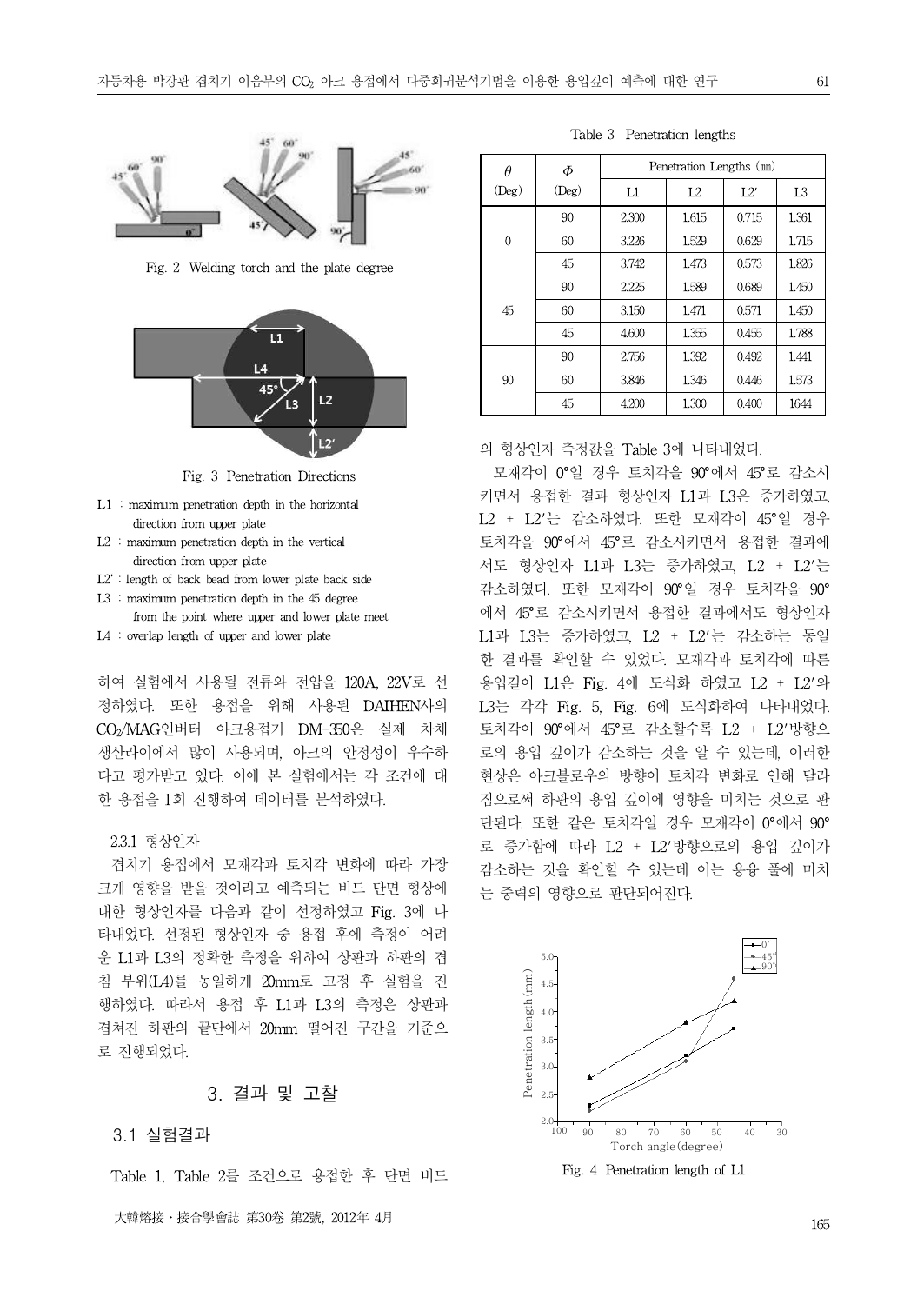

Fig. 5 Penetration length of  $L2 + L2'$ 



# 3.2 용입 깊이 예측

본 연구에서 모재각과 토치각의 변화가 용입의 깊이 에 미치는 영향을 예측하기 위한 회귀식을 도출하기 위 해서 형상인자 파라미터의 분석결과를 토대로 회귀분석 기법을 이용하였다. 그리고 Fig. 4, 5, 6의 실험 결과 를 보았을 경우, 각 모재각에서 토치각에 따른 용입의 깊이가 대부분 선형적인 관계를 보이고 있어서 다양한 회귀 모형중에서 1차 회귀모형을 선택하여 회귀식을 도 출하였다.

3.2.1 회귀식 추정

다중회귀모형을 적용하기 위하여 본 연구에서는 종속 변수를 용입 깊이를 나타내는 3가지 방향의 길이 L1, L2 + L2', L3로 설정하였고, 독립변수를 모재각과 토치각으로 설정하였다.

측정데이터를 사용하여 도출한 회귀식은 다음과 같다.

$$
L1(mm) = 5.56 + 0.00568 \times \theta
$$
  
- 0.0381 \times \phi (1)

Table 4 The analysis of variance in penetration

|                | Source     | SS       | DF             | <b>MS</b> | $F_{0}$ | $\boldsymbol{P}$ |
|----------------|------------|----------|----------------|-----------|---------|------------------|
|                | Regression | 4.9579   | $\overline{2}$ | 0.4790    | 29.64   | 0.001            |
| $_{\rm L1}$    | Error      | 0.5019   | 6              | 0.0836    |         |                  |
|                | Total      | 5.4598   | 8              |           |         |                  |
|                | Source     | SS       | DF             | <b>MS</b> | $F_0$   | $\overline{P}$   |
| L2             | Regression | 0.091611 | 2              | 0.045805  | 35.20   | 0.000            |
|                | Error      | 0.007807 | 6              | 0.001301  |         |                  |
|                | Total      | 0.099418 | 8              |           |         |                  |
|                | Source     | SS       | DF             | <b>MS</b> | $F_0$   | $\overline{P}$   |
| L <sub>3</sub> | Regression | 0.171352 | $\overline{2}$ | 0.085676  | 9.21    | 0.015            |
|                | Error      | 0.055793 | 6              | 0.009299  |         |                  |
|                | Total      | 0.227145 | 8              |           |         |                  |

$$
L2 + L2'(mm) = 1.33 - 0.00214 \times \theta
$$
  
- 0.00337 ×  $\phi$  (2)

$$
L3(mm) = 2.09 - 0.000904 \times \theta
$$
  
- 0.00716 ×  $\phi$  (3)

유의수준 0.0000은 종속변수와 독립변수 사이에 함수관계가 없다고 오판할 확률 즉 제 1종의 과오를 범 할 확률이 0.0000으로 추정된 회귀식이 신뢰성이 있음을 의미한다.

Table 4를 보면 회귀식의 최대 유의수준은 0에 가까 워 95%의 신뢰성을 만족하므로 이 회귀식들은 종속변 수와 독립변수 사이에 유의한 회귀 관계를 존재함을 알 수 있다.

또한 본 연구에서 도출된 회귀식이 데이터를 얼마나 잘 반영하는가를 판단하는 결정계수  $R^2$ 이 사용되었다. 회귀식 ⑴, ⑵ 및 ⑶의 신뢰성은 90.8%, 92.1%, 75.4%으 로 나왔다.

Table 5의 용입깊이 측정치는 회귀식을 계산하기 위 하여 사용된 것이므로, 측정치와 계산치의 차이 즉 error 는 회귀모형에서 개별값의 오차에 해당한다.

#### 3.3 회귀식 검증

(1) 중간값을 선정하였다. 회귀식 도출을 위해 진행된 실험 3.2.1절에서 추정된 회귀식을 통해 다른 모재각과 토 치각에서 용입 깊이에 대한 형상인자의 계산값 및 측정 값이 서로 유사한지를 확인해보기 위해서 추가검증실험 을 진행하였다. 회귀식이 모재와 토치각에 관련되어 있 으므로 앞선 실험에서의 독립변수인 모재각과 토치각의 에서 모재각은 0°, 45°, 90°에서 진행되었으므로 검증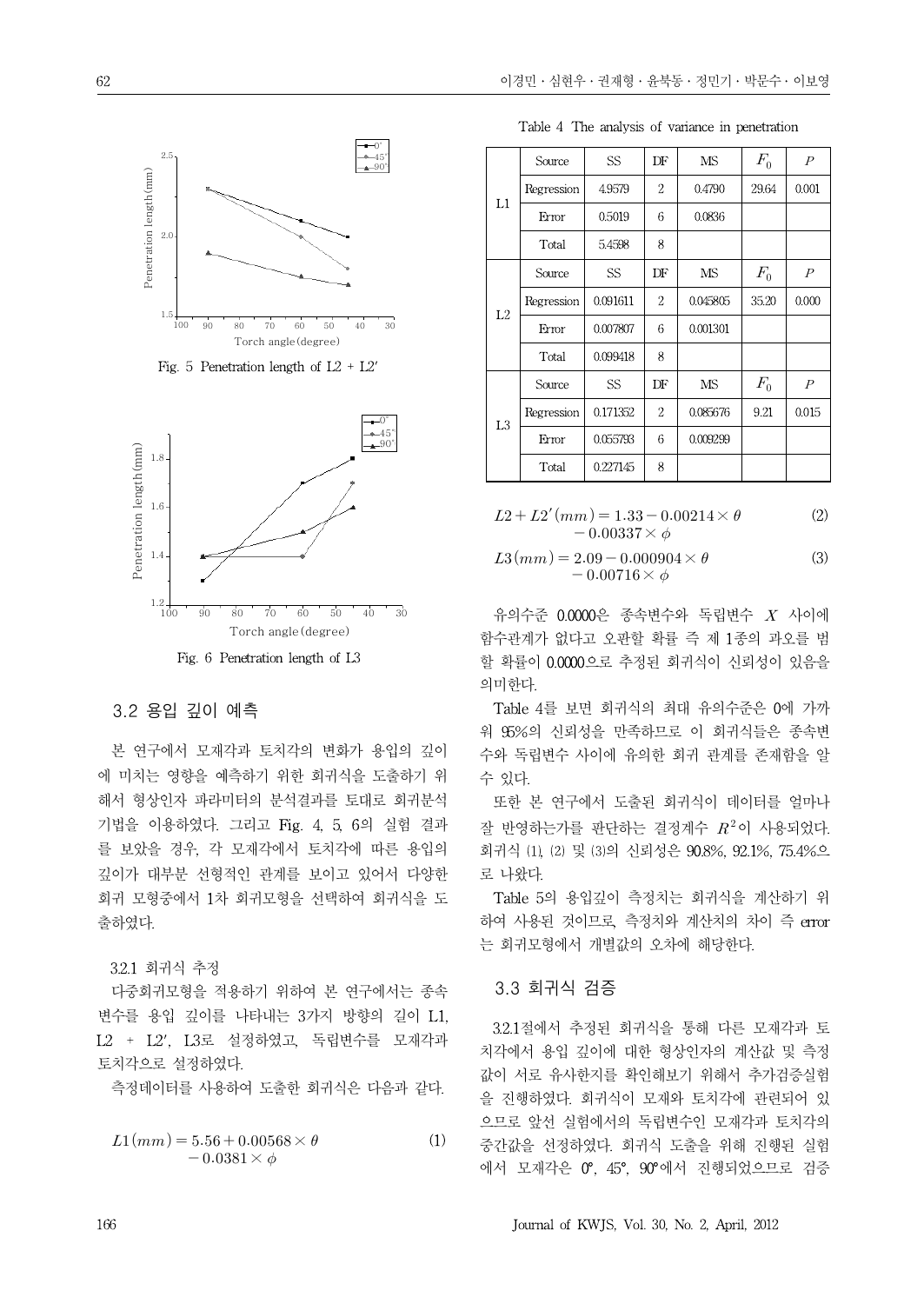#### Table 5 Measured and calculated penetration length and error

#### Table 6 Measured and calculated penetration length and error

a) Penetration length of L1

| $\theta$<br>$($ Deg $)$ | $\varPhi$<br>$($ Deg $)$ | Measured<br>Value (mm) | Calculated<br>Value (mm) | Error     | $\theta$<br>$($ Des |
|-------------------------|--------------------------|------------------------|--------------------------|-----------|---------------------|
|                         | 90                       | 2.30                   | 2.13                     | 7.93%     |                     |
| $\overline{0}$          | 60                       | 3.23                   | 3.27                     | $-1.47%$  | 30                  |
|                         | 45                       | 3.74                   | 3.85                     | $-2.69%$  |                     |
|                         | 90                       | 2.23                   | 2.39                     | $-6.77\%$ | 60                  |
| 45                      | 60                       | 3.15                   | 3.53                     | $-10.75%$ |                     |
|                         | 45                       | 4.60                   | 4.10                     | 12.17%    |                     |
|                         | 90                       | 2.76                   | 2.64                     | 4.31%     | b) Per              |
| 90                      | 60                       | 3.85                   | 3.79                     | 1.61%     | $\theta$            |
|                         | 45                       | 4.20                   | 4.36                     | $-3.60\%$ | (De                 |

b) Penetration length of L2+L2'

| $\theta$<br>$(\text{Deg})$ | $\varPhi$<br>$(\text{Deg})$ | Measured<br>Value (mm) | Calculated<br>Value (mm) | Error    |          |
|----------------------------|-----------------------------|------------------------|--------------------------|----------|----------|
|                            | 90                          | 1.62                   | 1.63                     | $-1.12%$ |          |
| $\mathbf{0}$               | 60                          | 1.53                   | 1.53                     | $-0.21%$ | $c)$ Per |
|                            | 45                          | 1.47                   | 1.48                     | $-0.58%$ |          |
|                            | 90                          | 1.59                   | 1.54                     | 3.38%    | (De      |
| 45                         | 60                          | 1.47                   | 1.44                     | 2.44%    |          |
|                            | 45                          | 1.36                   | 1.39                     | $-2.19%$ |          |
|                            | 90                          | 1.39                   | 1.44                     | $-3.38%$ |          |
| 90                         | 60                          | 1.35                   | 1.34                     | 0.48%    |          |
|                            | 45                          | 1.30                   | 1.29                     | 0.85%    |          |

c) Penetration length of L3

| $\theta$<br>$(\text{Deg})$ | Ф<br>$(\text{Deg})$ | Measured<br>Value $(m)$ | Calculated<br>Value $(m)$ | Error     | 회구       |
|----------------------------|---------------------|-------------------------|---------------------------|-----------|----------|
|                            | 90                  | 1.36                    | 1.45                      | $-5.85%$  |          |
| $\mathbf{0}$               | 60                  | 1.72                    | 1.66                      | 3.29%     |          |
|                            | 45                  | 1.83                    | 1.77                      | 3.29%     | 녇        |
|                            | 90                  | 1.45                    | 1.40                      | 3.21%     | 각고<br>이리 |
| 45                         | 60                  | 1.45                    | 162                       | $-10.48%$ |          |
|                            | 45                  | 1.79                    | 1.73                      | 3.52%     | 를        |
|                            | 90                  | 1.44                    | 1.36                      | 5.63%     | 음고       |
| 90                         | 60                  | 1.57                    | 1.58                      | $-0.38%$  |          |
|                            | 45                  | 1.64                    | 1.69                      | $-2.52%$  | 1<br>. . |

실험에서는 모재각을 30°와 60°로 선정하였다. 또한 각 각의 모재각에 대해 토치각은 회귀식 도출을 위해 진행 된 실험 조건인 90°, 60°, 45°의 중간값 80°와 50°로 선 정하여 검증실험을 진행하였다. 실험 결과는 Table 6에

#### 63

|  | a) Penetration length of L1 |  |  |  |  |  |
|--|-----------------------------|--|--|--|--|--|
|--|-----------------------------|--|--|--|--|--|

| $\theta$<br>$($ Deg $)$ | Ф<br>$(\text{Deg})$ | Measured<br>Value $(m)$ | Calculated<br>Value (mm) | Error     |
|-------------------------|---------------------|-------------------------|--------------------------|-----------|
|                         | 80                  | 2.92                    | 2.68                     | 8.86%     |
| 30                      | 50                  | 3.45                    | 3.83                     | $-9.87\%$ |
|                         | 80                  | 3.19                    | 2.85                     | 11.82%    |
| 60                      | 50                  | 4.03                    | 4.00                     | 0.93%     |

b) Penetration length of L2+L2'

| $\theta$<br>(Deg) | Ф<br>(Deg) | Measured<br>Value $(mn)$ | Calculated<br>Value (mm) | Error    |
|-------------------|------------|--------------------------|--------------------------|----------|
|                   | 80         | 1.48                     | 1.54                     | $-3.85%$ |
| 30                | 50         | 1.45                     | 1.43                     | 1.05%    |
|                   | 80         | 1.41                     | 1.47                     | $-4.43%$ |
| 60                | 50         | 1.31                     | 1.37                     | $-4.17%$ |

c) Penetration length of L3

| $\theta$<br>$($ Deg $)$ | Ф<br>(Deg) | Measured<br>Value $(m)$ | Calculated<br>Value (mm) | Error     |
|-------------------------|------------|-------------------------|--------------------------|-----------|
|                         | 80         | 1.59                    | 1.49                     | 6.46%     |
| 30                      | 50         | 1.69                    | 1.70                     | $-0.63%$  |
|                         | 80         | 155                     | 1.46                     | 6.09%     |
| 60                      | 50         | 1.66                    | 1.68                     | $-1.00\%$ |

나타나 있고 회귀식 검증에서 검증오차범위는 -9.87%에 서 11.82%내외 즉, 21.69%의 오차가 발생함을 확인하여 회귀식이 신뢰할 수 있음을 확인하였다.

# 4. 결 론

본 논문에서는 CO<sub>2</sub> 아크용접의 겹치기 용접에 모재 각과 토치각의 변화를 주어 용입 깊이를 측정하였다. 이러한 측정결과에 회귀분석기법을 적용하여 용입 깊이 를 추정할 수 있는 근사식을 도출한 본 연구결과는 다 음과 같다.

1) 본 논문에서 정의한 비드 단면 형상에 대한 형성 인자를 확인한 결과 L1 인자는 토치각이 작아질수록 커졌다. 그리고 L2+L2' 인자는 토치각이 작아짐에 따 라 작아졌고, L3 인자는 토치각이 작아짐에 따라 커지 는 것을 확인할 수 있었다.

2) 선형회귀분석 모형을 적용하여 각 용입 깊이를 나 타내는 형상인자 파라미터에 대해 도출한 회귀식은 다